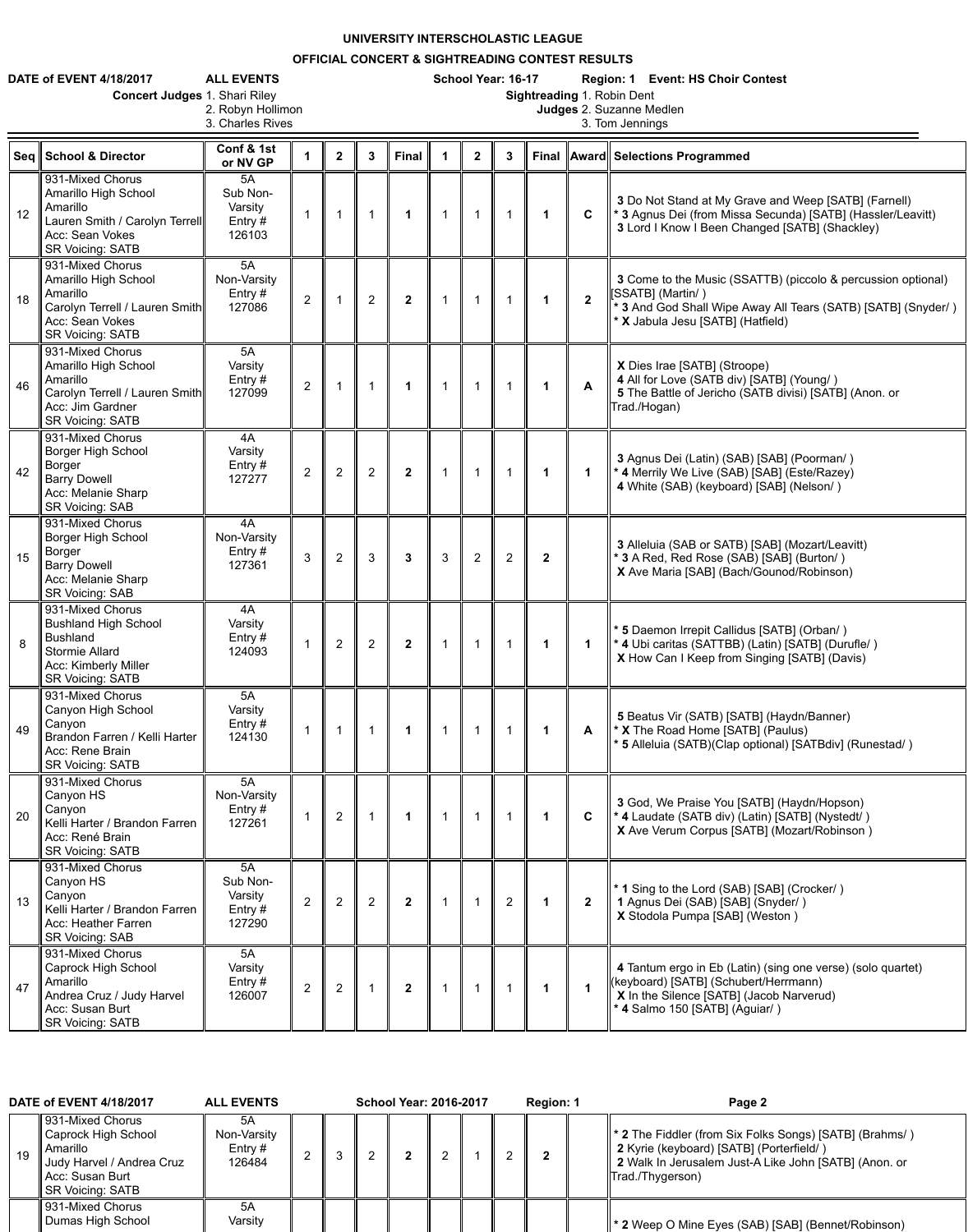| 45 | <b>Dumas</b><br>Jerelyn Atchison / Rhonda<br>Swanson<br>Acc: Rhonda Swanson<br><b>SR Voicing: SAB</b>                                          | Entry#<br>127691                         | 3              | 3              | 3              | $\mathbf{3}$         | $\overline{2}$ | $\overline{2}$ | $\overline{2}$ | $\overline{2}$ |                | * 3 Climbin' Up the Mountain [SATB] (Anon. or Trad./Smith)<br>4 Luci Care, Luci Belle (Italian) (SAB) (keyboard or inst)<br>SAB] (Mozart/Carl)                                                                                   |
|----|------------------------------------------------------------------------------------------------------------------------------------------------|------------------------------------------|----------------|----------------|----------------|----------------------|----------------|----------------|----------------|----------------|----------------|----------------------------------------------------------------------------------------------------------------------------------------------------------------------------------------------------------------------------------|
| 17 | 931-Mixed Chorus<br>Dumas High School<br>Dumas<br>Jerelyn Atchison / Rhonda<br><b>Swanson</b><br>Acc: Rhonda Swanson<br><b>SR Voicing: SAB</b> | 5A<br>Non-Varsity<br>Entry $#$<br>127695 | 3              | $\overline{2}$ | 3              | $\mathbf{3}$         | $\overline{2}$ | 2              | $\overline{2}$ | $\mathbf{2}$   |                | 1 Shoshone Love Song (3 part mixed) [SAB] (Emerson/)<br>3 Ya Viene la Vieja (Spanish) (SAB or SATB) (w/ designated inst)<br>SAB] (Anon. or Trad./Parker)<br>2 Amavolovolo (SATB) [SATB] (Traditional Zulu Dowry Song/de<br>Beer) |
| 7  | 931-Mixed Chorus<br>Friona High School<br>Friona<br>John Lee Bonner<br>Acc: Kim Smiley<br><b>SR Voicing: SAB</b>                               | 3A<br>Varsity<br>Entry $#$<br>117876     | 3              | $\mathbf{3}$   | 3              | $\mathbf{3}$         | $\overline{2}$ | $\mathbf{3}$   | $\mathbf{3}$   | $\mathbf{3}$   |                | 1 Holy, Holy, Holy [SAB] (Schubert/Liebergen)<br>2 Adoramus Te [SAB] (Crocker)<br>* 1 An Irish Blessing [SAB] (DeWitt)                                                                                                           |
| 50 | 931-Mixed Chorus<br><b>Hereford HS</b><br>Hereford<br>Jennifer Berg<br>Acc: Peggy LaMascus<br><b>SR Voicing: SATB</b>                          | 5A<br>Varsity<br>Entry #<br>121373       | $\overline{2}$ | $\overline{2}$ | $\overline{2}$ | $\overline{2}$       | $\overline{4}$ | $\mathbf{3}$   | 3              | $\mathbf{3}$   |                | * 2 Farewell, My Love [SATB] (Anon. or Trad./Hirt)<br>3 Laudamus Te (SAB) [SAB] (Poorman/)<br>4 A Psalm of Praise [SATB] (Eddleman/)                                                                                             |
| 48 | 931-Mixed Chorus<br>Palo Duro HS<br>Amarillo<br>Rose Duncan<br><b>SR Voicing: SATB</b>                                                         | 5A<br>Varsity<br>Entry $#$<br>122458     | 3              | $\overline{2}$ | $\mathfrak{S}$ | $\mathbf{3}$         | $\overline{2}$ |                | 3              | $\mathbf{2}$   |                | 4 Fiddler Man (from Three American Lyrics) (SSATB)<br>[SSATB] (Rutter/)<br>* 4 Everytime I Feel the Spirit [SATB] (Anon. or Trad./Smith)<br>X Psalm 23 The Lord is My Shepherd [SATB] (Howard Goodall)                           |
| 16 | 931-Mixed Chorus<br>Pampa High School<br>Pampa<br>Brianna Montgomery / Fred<br>Mays<br>Acc: Tammy May<br><b>SR Voicing: SAB</b>                | 4A<br>Non-Varsity<br>Entry#<br>126133    | $\overline{2}$ | $\overline{2}$ |                | $\boldsymbol{2}$     | 3              | $\overline{2}$ | 3              | $\mathbf{3}$   |                | * 2 Psallite (Latin & German) [SAB] (Praetorius/Greyson/Leck)<br>2 Come In (from Firefly Darkness) (SAB, sop, alto, baritone soli)<br>[SAB] (Bernon/)<br>X Gaudeamus Hodie [SAB] (Rentz)                                         |
| 44 | 931-Mixed Chorus<br>Pampa HS<br>Pampa<br>Fred Mays / Brianna<br>Montgomery<br>Acc: Tammy May<br><b>SR Voicing: SATB</b>                        | 4A<br>Varsity<br>Entry $#$<br>126301     |                | $\overline{2}$ |                | $\mathbf 1$          |                |                |                |                | A              | 5 Come to Me, My Love [SATB] (Dello Joio/)<br>* 4 Go and Tell John (SSATB) [SATB] (Pfautsch/)<br>X Antiphon [SATB] (Vaughn Williams)                                                                                             |
| 43 | 931-Mixed Chorus<br>Perryton High School<br>Perryton<br>Keith Harris / Brian Warren<br>Acc: Brenda Schnabel<br><b>SR Voicing: SATB</b>         | 4A<br>Varsity<br>Entry $#$<br>126450     | $\overline{2}$ | $\mathfrak{S}$ | 2              | $\boldsymbol{2}$     |                |                |                |                | $\mathbf 1$    | 4 Shout to God (SATB) [SATB] (Martin/)<br>* 4   Shall See (SATB) [SATB] (Trotta/)<br>4 The Cloths Of Heaven [SATB] (Stroope/)                                                                                                    |
| 21 | 931-Mixed Chorus<br>Randall High School<br>Amarillo<br>Allie Bryan / Shane Swenn<br>Acc: Cristi Dollar<br><b>SR Voicing: SATB</b>              | 5A<br>Non-Varsity<br>Entry $#$<br>125090 | $\overline{2}$ | $\overline{2}$ | $\overline{2}$ | $\boldsymbol{2}$     |                |                | $\overline{2}$ |                | $\overline{2}$ | * 2 Amor Vittorioso (Italian) [SATB] (Gastoldi/Leininger)<br>* 3 Keep Your Lamps! (conga drums) [SATB] (Anon. or<br>Trad./Thomas)<br>3 Sing Forever to the Lord (SAB) [SAB] (Paige/)                                             |
| 51 | 931-Mixed Chorus<br>Randall High School<br>Amarillo<br>Shane Swenn / Allie Bryan<br>Acc: Cristi Dollar<br><b>SR Voicing: SATB</b>              | 5A<br>Varsity<br>Entry#<br>127463        |                | $\overline{2}$ | $\overline{2}$ | $\overline{2}$       |                |                | $\overline{2}$ |                | 1              | 4 Domine Fili Unigenite (from Gloria) (Latin)<br>[SATB] (Vivaldi/Kjelson/Thomas)<br>* 4 With a Voice of Singing (SSAATB) [SSAATB] (Jennings/)<br>* 5 Sing Me to Heaven [SATB] (Gawthrop/)                                        |
| 52 | 931-Mixed Chorus<br>Tascosa High School<br>Amarillo<br><b>Billy Talley</b><br>SR Voicing: satb                                                 | 6A<br>Varsity<br>Entry $#$<br>124107     |                |                |                | $\blacktriangleleft$ |                |                |                |                | $\mathbf{A}$   | * 5 I Will Praise Thee, O Lord (SATB) [satb] (Nystedt/)<br>* 5 Sing Me to Heaven [satb] (Gawthrop/)<br>X Canticle of Praise [satb] (Beck)                                                                                        |

|    | <b>DATE of EVENT 4/18/2017</b>                                                                                                    | <b>ALL EVENTS</b>                                |              | <b>School Year: 2016-2017</b> |  | Region: 1 |             | Page 3                                                                                                                                                                                                                                         |
|----|-----------------------------------------------------------------------------------------------------------------------------------|--------------------------------------------------|--------------|-------------------------------|--|-----------|-------------|------------------------------------------------------------------------------------------------------------------------------------------------------------------------------------------------------------------------------------------------|
| 22 | 931-Mixed Chorus<br><b>Tascosa High School</b><br><b>Amarillo</b><br><b>Billy Talley</b><br><b>SR Voicing: satb</b>               | 6A<br>Non-Varsity<br>Entry $#$<br>124121         |              |                               |  |           | $\mathbf C$ | <b>3</b> Praise the Lord [satb] (Handel/Hopson)<br><b>*3</b> My Heart is Offered Still to You (Mon coeur se recommande a<br>vous) (French) [satb] (Lassus/Randolph)<br>X I Will Lift My Eyes [satb] (Hayes)                                    |
| 14 | 931-Mixed Chorus<br>Tascosa High School<br>Amarillo<br>Joshua Ballard / Billy Talley<br>Acc: Dr. Jim Rauscher<br>SR Voicing: SATB | 6A<br>Sub Non-<br>Varsity<br>Entry $#$<br>125716 | $\mathbf{3}$ | 3                             |  |           |             | 3 A la Puerta del Cielo (Spanish) (SAB or SATB) (w/ designated<br>linst) [SATB] (Anon. or Trad./Snyder)<br>∥ * 3 Tutto lo di mi dici "Canta" [SATB] ( di Lasso/Klein)<br><sup>2</sup> 2 Ride the Chariot (SACB) [SACB] (Anon. or Trad./Melton) |
|    | 933-Tenor/Bass Chorus<br>Amarillo High School<br>Amarillo                                                                         | 5A<br>Varsity<br>Entry #                         |              |                               |  |           |             | <b>X</b> Music of Living [TTBB] (Forrest)<br>5 Grandfather's Clock (baritone solo) [TTBB] (Anon. or                                                                                                                                            |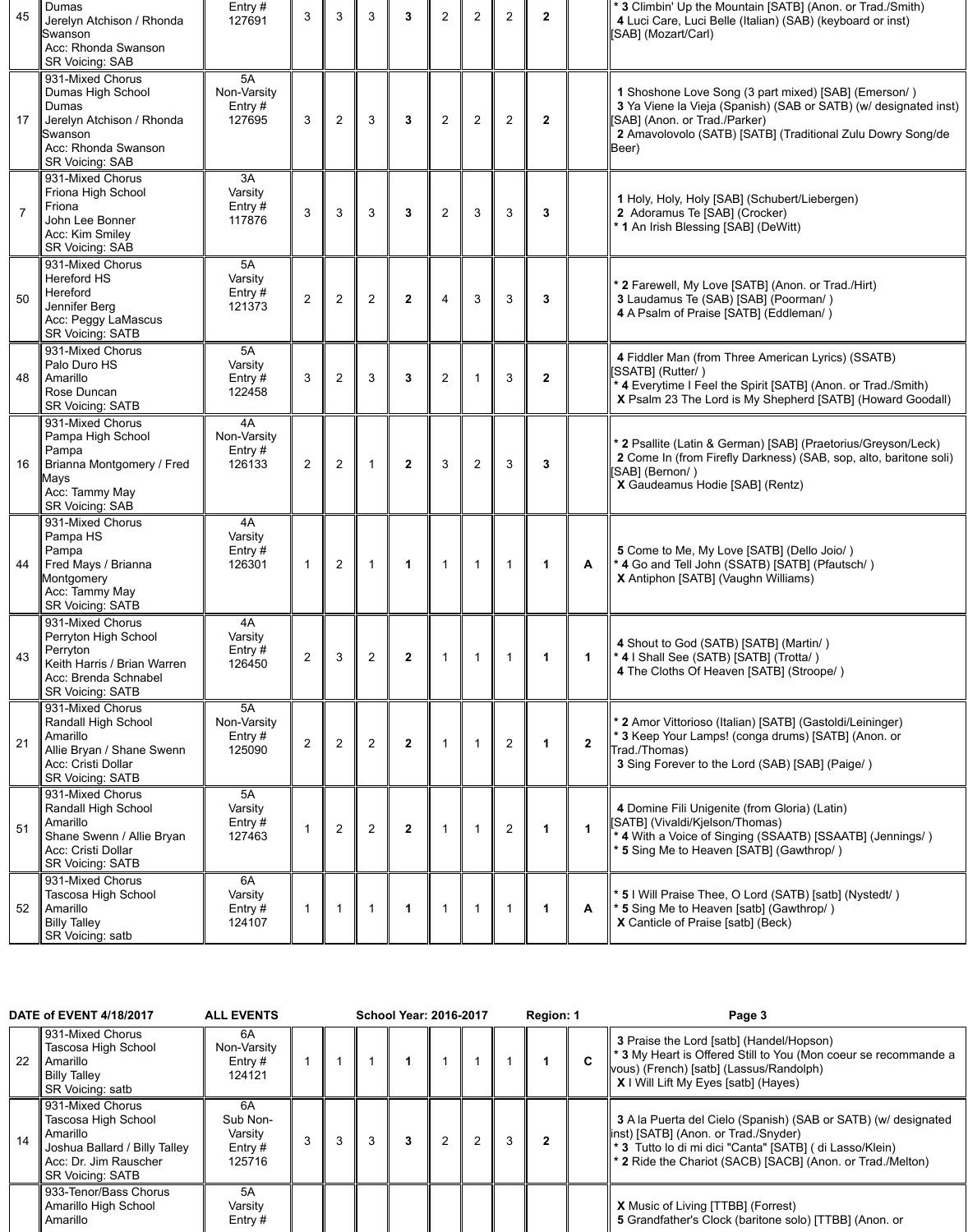| 37                      | Carolyn Terrell / Lauren Smith<br>Acc: Jim Gardner<br><b>SR Voicing: TTB</b>                                                                      | 127110                                   |                | $\overline{2}$ | 2              |              |                |                |                |                |                | Trad./Shaw/Hunter)<br>5 The Gospel Train [TTBB] (Anon. or Trad./Arch)                                                                                                                                                 |
|-------------------------|---------------------------------------------------------------------------------------------------------------------------------------------------|------------------------------------------|----------------|----------------|----------------|--------------|----------------|----------------|----------------|----------------|----------------|-----------------------------------------------------------------------------------------------------------------------------------------------------------------------------------------------------------------------|
| 39                      | 933-Tenor/Bass Chorus<br>Canyon High School<br>Canyon<br>Brandon Farren / Kelli Harter<br><b>SR Voicing: TTB</b>                                  | 5A<br>Varsity<br>Entry $#$<br>124134     |                |                | $\mathbf 1$    |              |                |                |                |                | B              | * 5 March of the Kings (French) [TTBB] (Anon. or<br>Trad./Shaw/Parker)<br>4 The King Of Love My Shepherd Is (TTBB, solo) (piano or harp,<br>flutes) [TTBB] (Anon. or Trad./Wilberg)<br>* X Tantsulaul [TTBB] (Tormis) |
| 38                      | 933-Tenor/Bass Chorus<br>Caprock High School<br>Amarillo<br>Andrea Cruz / Judy Harvel<br>Acc: Susan Burt<br><b>SR Voicing: TBB</b>                | 5A<br>Varsity<br>Entry #<br>126010       | $\overline{2}$ | $\overline{2}$ | $\overline{2}$ | $\mathbf{2}$ |                |                | $\overline{2}$ |                | 1              | * 3 Psallite (TBB) [TBB] (Praetorius/Robinson)<br>3 Rise Up, My Love, My Fair One (TBB) (flute) [TBB] (McCray/)<br>4 Stopping by Woods on a Snowy Evening (from Frostiana) (TBB)<br>TBB] (Thompson/)                  |
| 36                      | 933-Tenor/Bass Chorus<br>Dumas High School<br>Dumas<br>Jerelyn Atchison / Rhonda<br>Swanson<br>Acc: Rhonda Swanson<br><b>SR Voicing: TTB</b>      | 5A<br>Varsity<br>Entry#<br>127703        | 3              | 3              | 3              | 3            | 3              | 3              | $\overline{4}$ | 3              |                | 2 Gloria (TB) [TB] (Davison/)<br>3 Away to Rio! (TB) [TB] (Anon. or Trad./Bartholomew)<br>4 African Noel (percussion) (TTB) [TTB] (Anon. or Trad./Johnson)                                                            |
| 35                      | 933-Tenor/Bass Chorus<br>Pampa HS<br>Pampa<br>Fred Mays / Brianna<br>Montgomery<br>Acc: Tammy May<br><b>SR Voicing: TBB</b>                       | 4A<br>Varsity<br>Entry $#$<br>126324     |                |                | $\mathbf 1$    |              |                |                | $\overline{2}$ |                | B              | 3 Sing Me a Song of a Lad That Is Gone (TTB) [Tbb] (Porterfield/<br>4 Let All Men Sing [TTBB] (Christopher/)<br>* X At The Foot of Yonder Mountain [TTBB] (Ahrold)                                                    |
| 34                      | 933-Tenor/Bass Chorus<br>Perryton High School<br>Perryton<br>Keith Harris / Brian Warren<br>Acc: Brenda Schnabel<br><b>SR Voicing: TBB</b>        | 4A<br>Varsity<br>Entry#<br>126452        |                |                |                |              | $\overline{2}$ | $\overline{2}$ | $\overline{2}$ | $\mathbf{2}$   |                | 3 Jubilate Deo (TTB) [TTB] (Farnell/)<br>3 Pie Jesu (TTB) [TTB] (Lightfoot/)<br>* X Veni, Veni Emmanuel [TBB] (John Englert)                                                                                          |
| 40                      | 933-Tenor/Bass Chorus<br><b>Randall High School</b><br>Amarillo<br>Shane Swenn / Allie Bryan<br>Acc: Cristi Dollar<br><b>SR Voicing: TBB</b>      | 5A<br>Varsity<br>Entry #<br>127464       | $\overline{2}$ |                | $\overline{2}$ | $\mathbf{2}$ | $\overline{2}$ | $\overline{2}$ | 3              | $\overline{2}$ |                | * 3 Come Away, Sweet Love (TTB) [TTB] (Anon. or Trad./Moore)<br>4 For The Fallen [TTBB] (Sammes/)<br>3 Sing Me a Song of a Lad That Is Gone (TTB) [TTB] (Porterfield/                                                 |
| 41                      | 933-Tenor/Bass Chorus<br><b>Tascosa High School</b><br>Amarillo<br><b>Billy Talley</b><br>SR Voicing: tbb                                         | 6A<br>Varsity<br>Entry $#$<br>124117     |                |                | -1             |              | 1              |                |                |                | B              | 4 Tumbalalaika (tenor solo) [ttbb] (Anon. or Trad./DeCormier)<br>* X Tantsulaul [ttbb] (Tormis)<br>5 Exsultate justi in Domino (TTBB) [ttbb] (Adams/)                                                                 |
| $\overline{\mathbf{4}}$ | 935-Treble Chorus<br>Amarillo High School<br>Amarillo<br>Lauren Smith / Carolyn Terrell<br>Acc: Gracie Trakulwatanachai<br><b>SR Voicing: SSA</b> | 5A<br>Non-Varsity<br>Entry $#$<br>126444 |                |                |                |              | $\overline{2}$ |                | $\overline{2}$ | $\overline{2}$ | $\overline{2}$ | 3 Still Wie Die Nacht [SSA] (Bohm/Porterfield)<br>* 3 Elegy [SSA] (DeWitt/)<br>3 Et in Terra Pax [SSA] (Lightfoot/)                                                                                                   |
| 27                      | 935-Treble Chorus<br>Amarillo High School<br>Amarillo<br>Carolyn Terrell / Lauren Smith<br><b>SR Voicing: SSA</b>                                 | 5A<br>Varsity<br>Entry $#$<br>127103     |                | $\overline{2}$ | 3              | $\mathbf{2}$ | $\mathbf{1}$   |                |                |                | $\mathbf 1$    | 5 O Sapo (SSSAA) (opt percussion) [SSSAA] (Anon. or<br>Trad./Hatfield)<br>X Nada Te Turbe [SSAA] (Szymko)<br>5 All That Hath Life and Breath Praise Ye the Lord! (sop solo)<br>[SSAA] (Clausen/Weiler)                |

| 23 | 935-Treble Chorus<br><b>Borger High School</b><br><b>Borger</b><br><b>Barry Dowell</b><br>Acc: Melanie Sharp<br><b>SR Voicing: SSA</b> | 4A<br>Varsity<br>Entry $#$<br>127279 |                |                |                |                |                | B | 4 Nigra Sum (Latin) [SSA] (Casals/)<br>* 3 Deo Gracias (hand drum) [SSA] (Leininger/)<br>X Silent Strings [SSA] (Bantock)                                                                                |
|----|----------------------------------------------------------------------------------------------------------------------------------------|--------------------------------------|----------------|----------------|----------------|----------------|----------------|---|----------------------------------------------------------------------------------------------------------------------------------------------------------------------------------------------------------|
| 30 | 935-Treble Chorus<br>Canyon High School<br>Canyon<br>Brandon Farren / Kelli Harter<br>Acc: Rene Brain<br><b>SR Voicing: SSA</b>        | 5A<br>Varsity<br>Entry $#$<br>124136 |                |                |                |                |                | B | * 4 Hoj, Hura, Hoj (O Mountain, O) (SSAA, soli) [SSAA] (Macha/)<br>* X Let All mortal Flesh Keep Silence [SSAA] (Picardy/Claybrook)<br>5 In the Sweet By and By (SSAA) [SSAA] (Webster/Hall)             |
| 28 | 935-Treble Chorus<br>Caprock High School<br>Amarillo<br>Andrea Cruz / Judy Harvel<br>Acc: Susan Burt<br><b>SR Voicing: SSA</b>         | 5A<br>Varsity<br>Entry $#$<br>126012 |                | $\overline{2}$ |                | 2              |                | B | 4 Exaudi! Laudate! (Latin) [SSA] (Patton/)<br>* 3 Rise Up in Festive Song (SSA) (opt hand drum & finger<br>cymbals or triagle) [SSA] (Clereau/)<br>4 Nigra Sum (Latin) [SSA] (Casals/)                   |
| 26 | 935-Treble Chorus<br>Dumas High School<br><b>Dumas</b><br>Jerelyn Atchison / Rhonda<br><b>Swanson</b>                                  | 5A<br>Varsity<br>Entry $#$<br>127699 | $\overline{2}$ | 3              | $\overline{2}$ | $\overline{2}$ | $\mathfrak{p}$ |   | 4 Lift Thine Eyes to the Mountains [SSA] (Mendelssohn/)<br>2 Poi ch'el mio foco e spento (SSA) [SSA] (Anon. or<br>Trad./Gastoldi/Michaels)<br>4 Do Not Stand At My Grave and Weep (SSA) [SSA] (Farnell/) |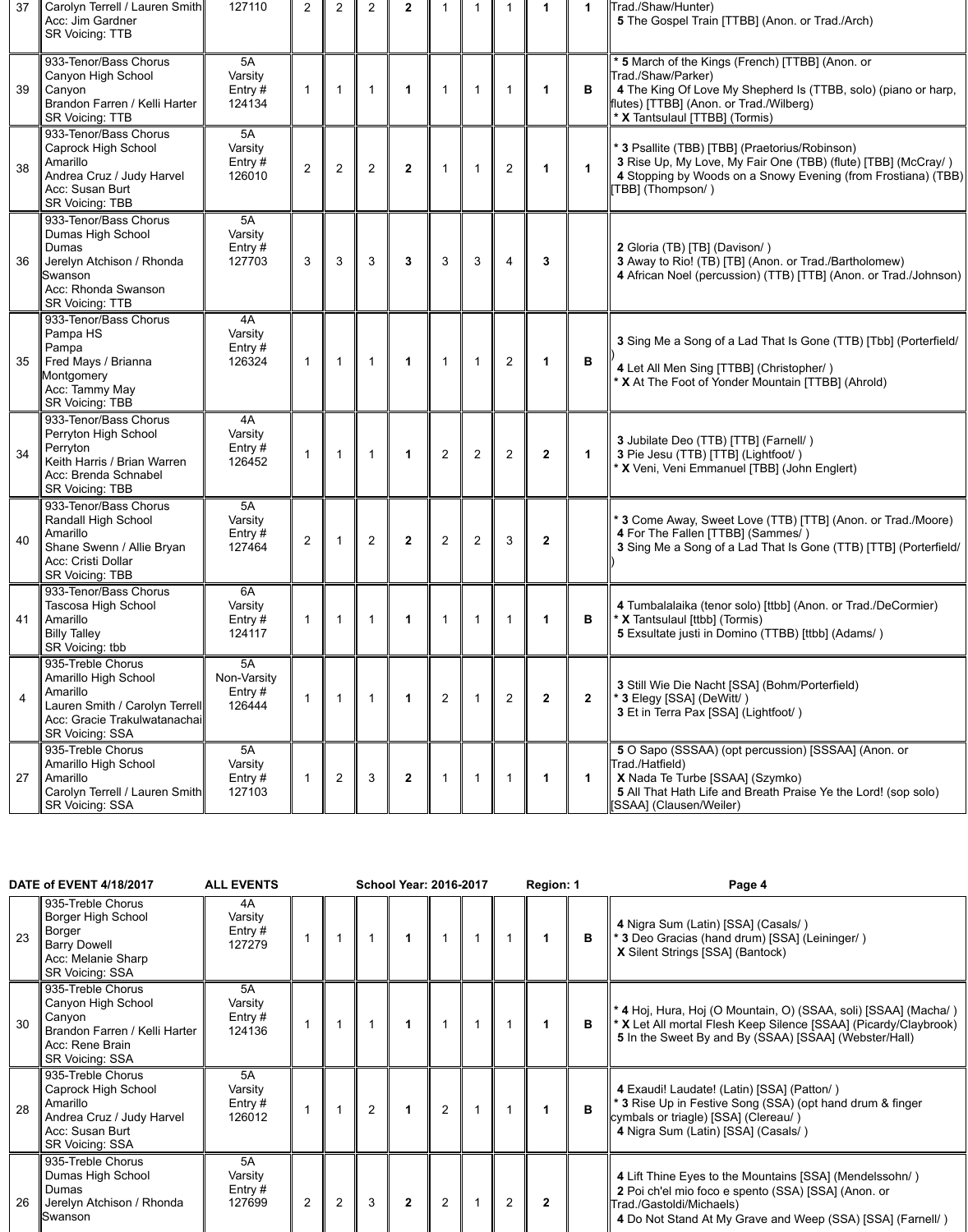|                | Acc: Rhonda Swanson<br><b>SR Voicing: SSA</b>                                                                                          |                                          |                |                |                |                 |                |                |                |                 |             |                                                                                                                                                                                                    |
|----------------|----------------------------------------------------------------------------------------------------------------------------------------|------------------------------------------|----------------|----------------|----------------|-----------------|----------------|----------------|----------------|-----------------|-------------|----------------------------------------------------------------------------------------------------------------------------------------------------------------------------------------------------|
| $\overline{2}$ | 935-Treble Chorus<br>Friona High School<br>Friona<br>John Lee Bonner<br>Acc: Kim Smiley<br><b>SR Voicing: SA</b>                       | 3A<br>Non-Varsity<br>Entry $#$<br>124131 |                |                |                | DNA DNA DNA DNA |                |                |                | DNA DNA DNA DNA |             | <b>1</b> Prettier Far than These [SA] (Beery)<br>* 1 Will You Still Love Me? [SA] (DeWitt)<br>1 Oh, Soldier, Soldier [SA] (Crocker)                                                                |
| 31             | 935-Treble Chorus<br><b>Hereford HS</b><br>Hereford<br>Jennifer Berg<br>Acc: Peggy LaMascus<br><b>SR Voicing: SSA</b>                  | 5A<br>Varsity<br>Entry#<br>120790        | $\overline{2}$ | $\overline{2}$ |                | $\overline{2}$  | 3              | $\mathbf{3}$   | 3              | $\mathbf{3}$    |             | 3 In Paradisum (from Requiem, Opus 48) (SSA)<br>[SSA] (Faure/Rentz)<br>* 2 My True Love Hath My Heart (SA) [SA] (Williams/Wimberly)<br>4 What Sweeter Music [SSA] (Daley/)                         |
| 29             | 935-Treble Chorus<br>Palo Duro HS<br>Amarillo<br>Rose Duncan<br><b>SR Voicing: SSA</b>                                                 | 5A<br>Varsity<br>Entry $#$<br>122459     | $\mathbf{3}$   | $\mathbf{3}$   | 3              | $\mathbf{3}$    | $\overline{2}$ | $\mathbf{3}$   | $\overline{2}$ | $\overline{2}$  |             | 2 Bayushki Bayu (A Russian Lullaby) (SSA) [SSA] (Perry/)<br>* 3 A La Nanita Nana [SSA] (Anon. or Trad./Sanchez)<br>4 He's Gone Away (from Three Mountain Ballads) [SSA] (Anon. or<br>Trad./Nelson) |
| 5              | 935-Treble Chorus<br>Palo Duro HS<br>Amarillo<br>Rose Duncan<br><b>SR Voicing: SSA</b>                                                 | 5A<br>Non-Varsity<br>Entry $#$<br>122460 | $\overline{2}$ | 2              | 3              | $\overline{2}$  | $\overline{2}$ | 2              | $\overline{2}$ | $\overline{2}$  |             | 3 The Lass from the Low Countree [SSA] (Niles/Sheppard)<br>* 2 Medieval Gloria (SA) (w/ hand drum) [SA] (Singh/)<br>X Metsa Telegramm [SSA] (Uno Naissoo)                                          |
| 3              | 935-Treble Chorus<br>Pampa High School<br>Pampa<br>Brianna Montgomery / Fred<br>Mays<br>Acc: Tammy May<br><b>SR Voicing: SSA</b>       | 4A<br>Non-Varsity<br>Entry $#$<br>126135 | $\overline{2}$ |                | $\overline{2}$ | $\overline{2}$  | $\overline{2}$ | $\mathfrak{S}$ | 3              | 3               |             | * 2 Da Pacem Domine (4 part) [SSAA] (Franck/Goetze)<br>2 The Violet (SSA) [SSA] (Patterson/)<br>3 Keep Your Lamps! (SSA) (conga drums) [SSA] (Anon. or<br>Trad./Thomas)                            |
| 25             | 935-Treble Chorus<br>Pampa HS<br>Pampa<br>Fred Mays / Brianna<br>Montgomery<br>Acc: Tammy May<br><b>SR Voicing: SSA</b>                | 4A<br>Varsity<br>Entry $#$<br>126313     |                |                |                |                 |                |                |                |                 | B           | 3 Moon (from Three Spanish Ballads) [SSA] (Butler/)<br>* 3 O Clap Your Hands (SSAA) [SSA] (Knowles/)<br>* X Sanctus [SSA] (Diemer/)                                                                |
| 24             | 935-Treble Chorus<br>Perryton High School<br>Perryton<br>Keith Harris / Brian Warren<br>Acc: Brenda Schnabel<br><b>SR Voicing: SSA</b> | 4A<br>Varsity<br>Entry $#$<br>126453     | $\overline{2}$ | 2              | $\overline{2}$ | $\overline{2}$  |                | $\overline{2}$ | $\overline{2}$ | $\mathbf{2}$    |             | 4 Romance (SSA) [SSA] (Debussy/Raines)<br>4 Hello, Girls [SSA] (Pfautsch/)<br>* X You Are The New Day [SSA] (arr. by Lawson)                                                                       |
| 9              | 935-Treble Chorus<br>Randall High School<br>Amarillo<br>Allie Bryan / Shane Swenn<br>Acc: Cristi Dollar<br><b>SR Voicing: SSA</b>      | 5A<br>Non-Varsity<br>Entry $#$<br>125980 |                | 2              |                |                 |                |                |                |                 | $\mathbf C$ | * X Sonatemi Un Balletto [SSA] (Gastoldi/Leavitt)<br>3 The Lass from the Low Countree [SSA] (Niles/Sheppard)<br>3 Gloria Festiva (Latin) [SSA] (Crocker/)                                          |

|    | <b>DATE of EVENT 4/18/2017</b>                                                                                             | <b>ALL EVENTS</b>                    |  | <b>School Year: 2016-2017</b> |  | Region: 1 | Page 5                                                                                                                                      |
|----|----------------------------------------------------------------------------------------------------------------------------|--------------------------------------|--|-------------------------------|--|-----------|---------------------------------------------------------------------------------------------------------------------------------------------|
| 32 | 935-Treble Chorus<br>Randall High School<br>Amarillo<br>Shane Swenn / Allie Bryan<br>Acc: Cristi Dollar<br>SR Voicing: SSA | 5A<br>Varsity<br>Entry $#$<br>127465 |  |                               |  |           | 4 Hello, Girls [SSA] (Pfautsch/)<br>  3 For Now, I Know (SSA)(piano, fit [fit not opt]) [SSA] (Goodin/)<br><b>T X</b> Sequel [SSAA] (Young) |
|    | <b>LORE Troble Charus</b>                                                                                                  | 2 <sub>0</sub>                       |  |                               |  |           |                                                                                                                                             |

| 6  | 935-Treble Chorus<br><b>River Road High School</b><br>Amarillo<br>Don Zidlicky<br>Acc: Jim Gardner<br><b>SR Voicing: SSA</b> | 3A<br>Varsity<br>Entry $#$<br>126286     | $\overline{2}$ | $\overline{2}$ | 3 | $\mathbf{2}$ | $\overline{2}$ | $\overline{2}$ | $\mathbf{2}$ |              | 3 The Poet Sings (SSA) [SSA] (Stroope/)<br>* 3 How Can I Keep from Singing (SSA) [SSA] (Anon. or<br>Trad./Herrington)<br>X Personent Hodie [SSA] (Rutter)  |
|----|------------------------------------------------------------------------------------------------------------------------------|------------------------------------------|----------------|----------------|---|--------------|----------------|----------------|--------------|--------------|------------------------------------------------------------------------------------------------------------------------------------------------------------|
|    | 935-Treble Chorus<br><b>River Road High School</b><br>Amarillo<br>Don Zidlicky<br>Acc: Jim Gardner<br><b>SR Voicing: SSA</b> | 3A<br>Non-Varsity<br>Entry $#$<br>126287 |                | $\overline{2}$ | 2 | $\mathbf{2}$ |                |                |              | $\mathbf{2}$ | 2 Charlotte-Town (SA) [SA] (Anon. or Trad./Crocker)<br>* 3 O Come, O Come, Emmanuel [SSA] (Felciano/)<br>X Musica Dei [SA] (Greg Gilpin)                   |
| 33 | 935-Treble Chorus<br>Tascosa High School<br>Amarillo<br><b>Billy Talley</b><br>SR Voicing: ssa                               | 6A<br>Varsity<br>Entry $#$<br>124112     |                |                |   | 1            |                |                |              | B            | 4   Am Not Yours (SSAA) [ssaa] (Childs/)<br>* X Sanctus (Fragments from the Mass) [ssaa] (Diemer)<br>5 In the Sweet By and By (SSAA) [ssaa] (Webster/Hall) |
| 11 | 935-Treble Chorus<br>Tascosa High School<br>Amarillo<br><b>Billy Talley</b><br>SR Voicing: ssa                               | 6A<br>Non-Varsity<br>Entry #<br>124124   |                |                |   | -1           |                |                |              | $\mathbf{C}$ | 3 You Are My Music [ssa] (Farnell/)<br>* X Tu mentis delectatio [ssa] (Giovanelli/Roff)<br>3 Make a Joyful Noise Unto the Lord [ssa] (Knowles/)            |
|    | 935-Treble Chorus<br>Tascosa High School                                                                                     | <b>6A</b><br>Non-Varsity                 |                |                |   |              |                |                |              |              |                                                                                                                                                            |